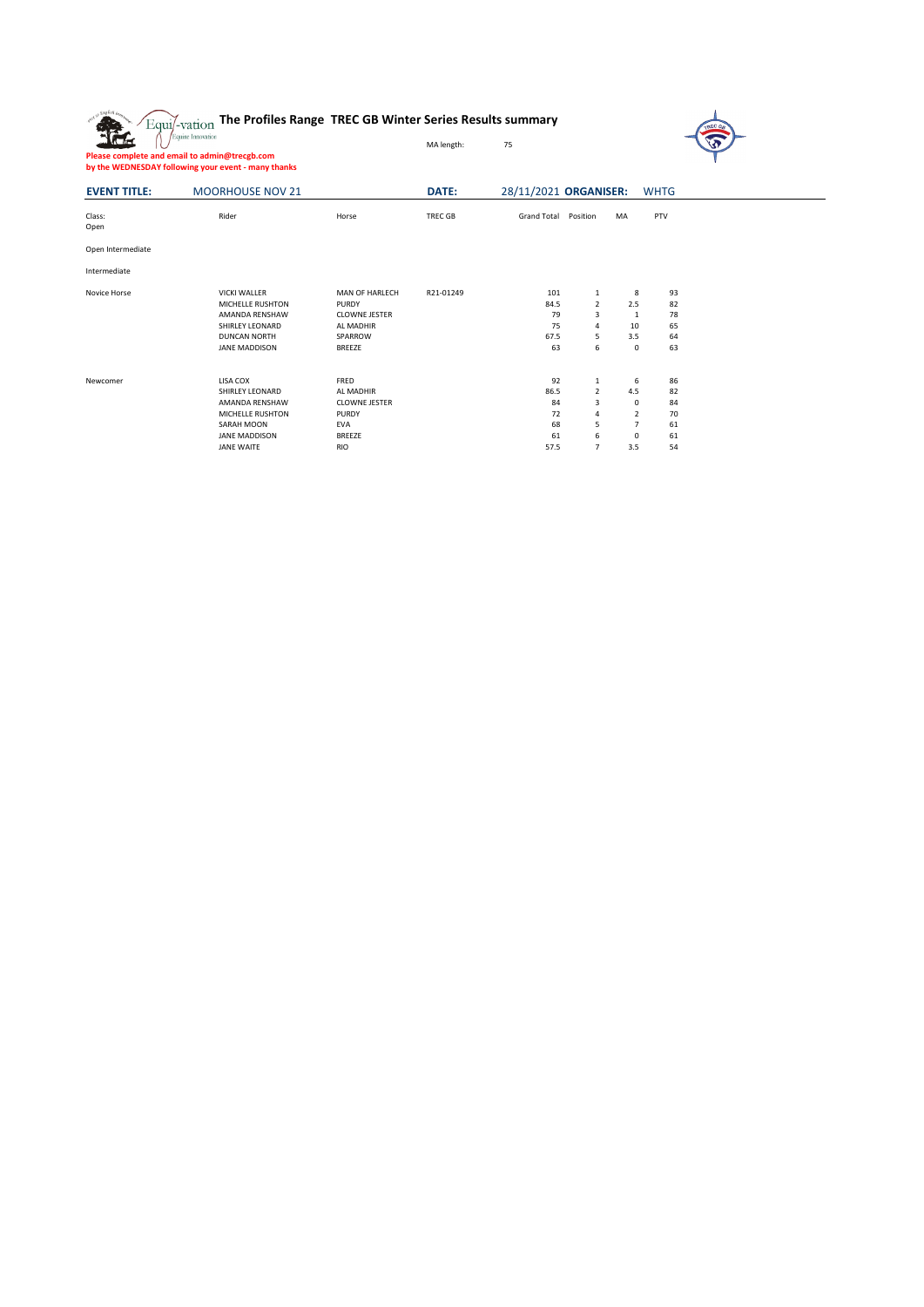| vi so English trong     | The Profiles Range TREC GB Winter Series Class summary<br>Equi/-vation<br>Equine Innovation |                                        |              |                 |       |           |           |    |                       |  |                         |    |  |                               |      | TREC GA<br>$\widehat{\widehat{\mathbf{v}}}$ |              |          |  |
|-------------------------|---------------------------------------------------------------------------------------------|----------------------------------------|--------------|-----------------|-------|-----------|-----------|----|-----------------------|--|-------------------------|----|--|-------------------------------|------|---------------------------------------------|--------------|----------|--|
| <b>EVENT TITLE:</b>     | <b>MOORHOUSE NOV 21</b>                                                                     |                                        | <b>DATE:</b> |                 |       |           |           |    | 28/11/2021 ORGANISER: |  | <b>WHTG</b>             |    |  |                               |      |                                             |              |          |  |
| <b>Class:</b>           | <b>Novice Horse</b>                                                                         |                                        |              |                 |       |           |           |    |                       |  |                         |    |  |                               |      |                                             |              |          |  |
|                         |                                                                                             |                                        |              |                 |       |           |           |    |                       |  |                         |    |  |                               |      |                                             |              |          |  |
| <b>RIDER</b>            | TREC GB NO                                                                                  | Weave<br><b>HORSE</b> (very important) | Led Corridor | Park Your Horse | Mount | Nect Rein | Rein Back |    | S. Bend<br>Ditch      |  | Deductions for circuits |    |  | CANTER<br>PTV<br><b>TOTAL</b> | WALF | МA<br><b>TOTAL TOTAL</b>                    | <b>GRAND</b> | POSITION |  |
| <b>VICKI WALLER</b>     | R21-01249                                                                                   | <b>MAN OF HARLECH</b>                  | 10           | 10 <sub>1</sub> |       |           |           |    |                       |  |                         |    |  | 93                            |      |                                             | 101          |          |  |
| <b>MICHELLE RUSHTON</b> |                                                                                             | <b>PURDY</b>                           | 10           | 10 <sup>1</sup> | 10    |           |           |    |                       |  |                         | 10 |  | -82                           |      | 2.5                                         | 84.5         |          |  |
| AMANDA RENSHAW          |                                                                                             | <b>CLOWNE JESTER</b>                   |              | 10              |       |           |           | 10 |                       |  |                         |    |  |                               |      |                                             | 79           |          |  |
| <b>SHIRLEY LEONARD</b>  |                                                                                             | <b>AL MADHIR</b>                       | 10           |                 | 10    |           |           |    |                       |  |                         |    |  | 65                            |      |                                             | 75           |          |  |
| <b>DUNCAN NORTH</b>     |                                                                                             | <b>SPARROW</b>                         | 10           |                 | 10    |           |           |    |                       |  |                         |    |  | 64<br>3.5                     |      | 3.5                                         | 67.5         |          |  |
| <b>JANE MADDISON</b>    |                                                                                             | <b>BREEZE</b>                          | 10           | 10              | 10    |           |           |    |                       |  |                         |    |  | 63                            |      |                                             | 63           |          |  |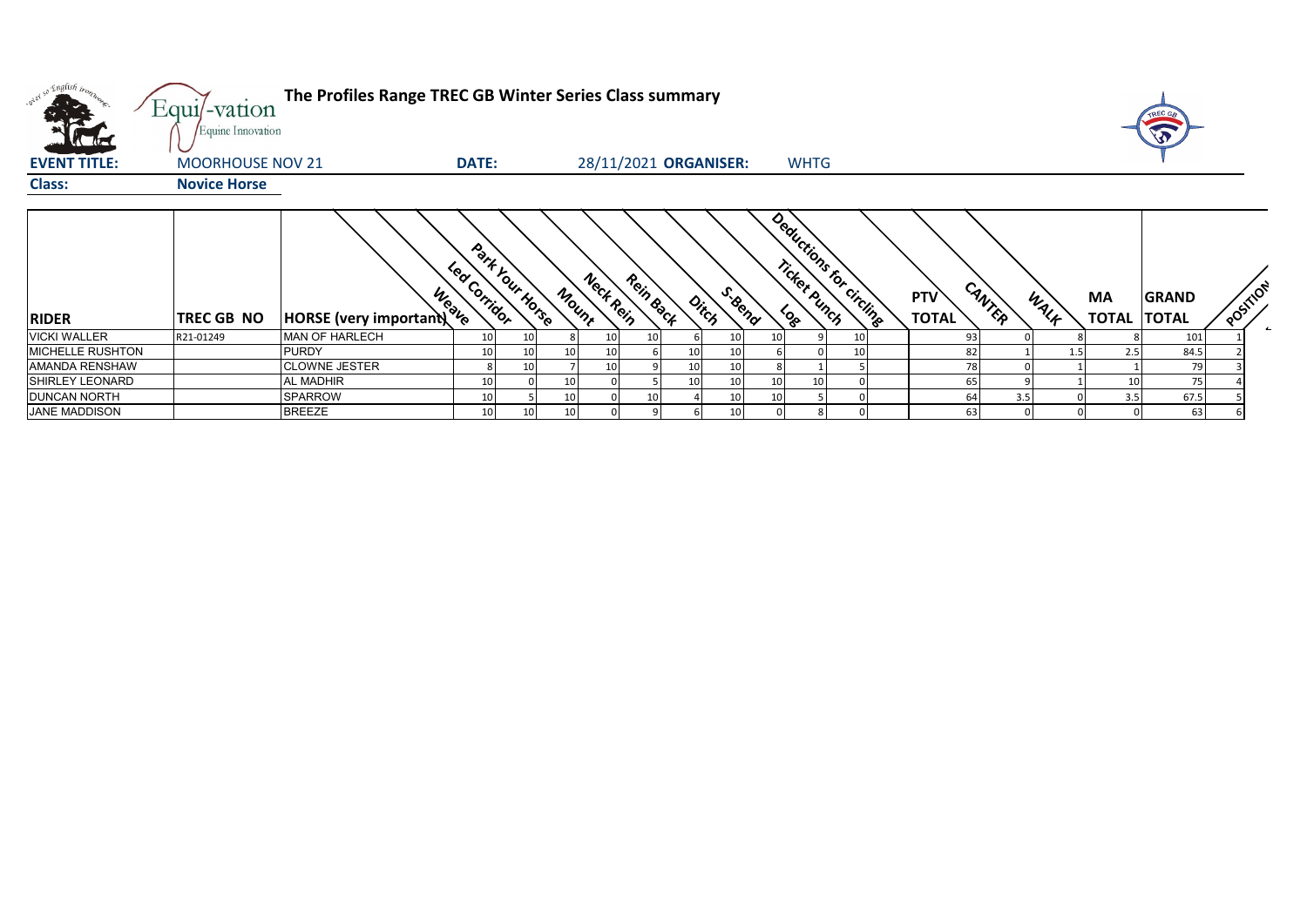| what so English trong<br><b>K</b> the | The Profiles Range TREC GB Winter Series Class summary<br>Equi/-vation<br>Equine Innovation |                                         |          |            |                |            |                 |                 |                       |    |             |                         |                            |           |      | <b>TREC G</b>      |                              |          |  |
|---------------------------------------|---------------------------------------------------------------------------------------------|-----------------------------------------|----------|------------|----------------|------------|-----------------|-----------------|-----------------------|----|-------------|-------------------------|----------------------------|-----------|------|--------------------|------------------------------|----------|--|
| <b>EVENT TITLE:</b>                   | <b>MOORHOUSE NOV 21</b>                                                                     |                                         | DATE:    |            |                |            |                 |                 | 28/11/2021 ORGANISER: |    | <b>WHTG</b> |                         |                            |           |      |                    |                              |          |  |
| <b>Class:</b>                         | <b>Newcomer</b>                                                                             |                                         |          |            |                |            |                 |                 |                       |    |             |                         |                            |           |      |                    |                              |          |  |
| <b>RIDER</b>                          | TREC GB NO                                                                                  | <b>Weatle</b><br>HORSE (very important) | Corridor | Immobility | Turnabour sort | Footbridge | Rein Back       |                 | S. Bend<br>Ditch      |    |             | Deductions for circling | <b>PTV</b><br><b>TOTAL</b> | CANTER    | WALK | MA<br><b>TOTAL</b> | <b>GRAND</b><br><b>TOTAL</b> | POSTILON |  |
| LISA COX                              |                                                                                             | <b>FRED</b>                             | 10       |            |                |            | 10              | 10              | 10                    | 10 |             |                         |                            | 86        |      |                    | 92                           |          |  |
| <b>SHIRLEY LEONARD</b>                |                                                                                             | <b>AL MADHIR</b>                        |          | 10         |                |            | 10              |                 | 10                    | 10 |             |                         |                            | 82        | 2.5  | 4.5                | 86.5                         |          |  |
| <b>AMANDA RENSHAW</b>                 |                                                                                             | <b>CLOWNE JESTER</b>                    | 10       |            |                |            | 10 <sup>1</sup> | 10              | 10                    |    |             |                         |                            | 84        |      |                    | 84                           |          |  |
| <b>MICHELLE RUSHTON</b>               |                                                                                             | <b>PURDY</b>                            | 10       |            |                |            | 10              | 10              | 10                    |    |             |                         |                            |           |      |                    | 72                           |          |  |
| SARAH MOON                            |                                                                                             | <b>EVA</b>                              |          |            |                |            |                 |                 | 10                    |    |             |                         |                            | 1.5<br>61 | 5.5  |                    | 68                           |          |  |
| JANE MADDISON                         |                                                                                             | <b>BREEZE</b>                           | Q        |            |                |            | 10 <sup>1</sup> | 10              | 10                    |    |             |                         |                            | 61        |      |                    | 61                           |          |  |
| <b>JANE WAITE</b>                     |                                                                                             | <b>RIO</b>                              |          |            | 10             |            |                 | 10 <sup>1</sup> | 10                    |    |             | 10                      |                            | 54        | 2.5  | 3.5                | 57.5                         |          |  |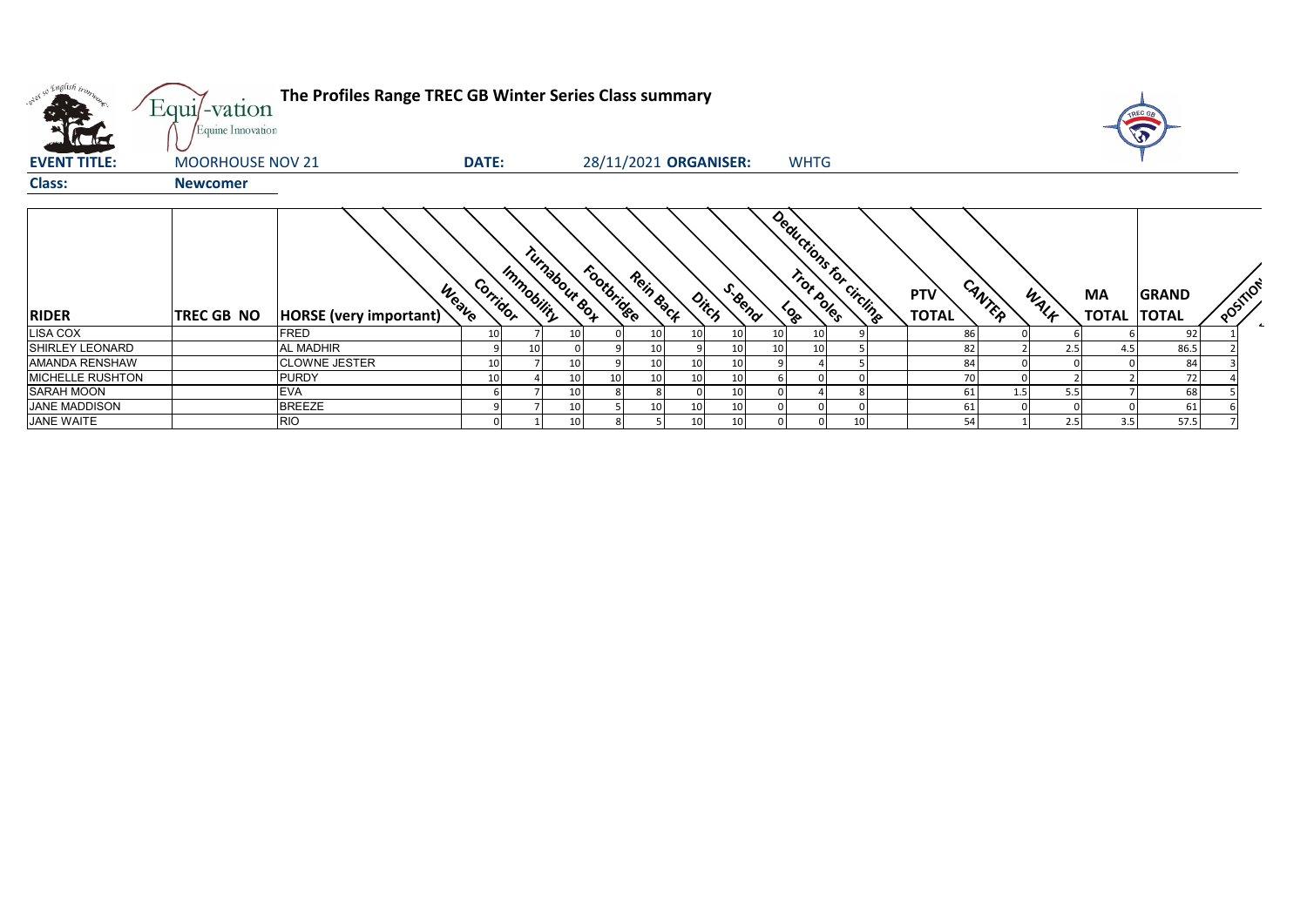| TREC GB                 |                         | <b>TREC GB Winter Series Class summary</b> |                        |                       |                 |           |    |                 |  |                         |                                      |      | A                  |                       |          |
|-------------------------|-------------------------|--------------------------------------------|------------------------|-----------------------|-----------------|-----------|----|-----------------|--|-------------------------|--------------------------------------|------|--------------------|-----------------------|----------|
| <b>EVENT TITLE:</b>     | <b>MOORHOUSE NOV 21</b> | <b>DATE:</b>                               |                        | 28/11/2021 ORGANISER: |                 |           |    | <b>WHTG</b>     |  |                         |                                      |      |                    |                       |          |
| Class:                  | <b>IN HAND</b>          |                                            |                        |                       |                 |           |    |                 |  |                         |                                      |      |                    |                       |          |
| <b>RIDER</b>            | <b>TREC GB NO</b>       | Weave<br><b>HORSE</b> (very important)     | Immobility<br>Corridor | Turnabour Box         | Footbrides      | Rein Back |    | S.Bend<br>Ditch |  | Deductions for circling | CANTER<br><b>PTV</b><br><b>TOTAL</b> | WALK | MA<br><b>TOTAL</b> | GRAND<br><b>TOTAL</b> | POSITION |
| <b>JANE WAITE</b>       |                         | <b>RIO</b>                                 | 10<br>10               |                       | 10              | 10        |    | 10              |  |                         |                                      |      |                    | 91                    |          |
| <b>VICKI WALLER</b>     | R21-01249               | <b>MAN OF HARLECH</b>                      | 10<br>10               |                       | 10              | 10        | 10 | 10              |  |                         | 86                                   |      |                    | 86                    |          |
| <b>JANE MADDISON</b>    |                         | <b>BREEZE</b>                              | 10<br>10               |                       | 10              | 10        |    | 10              |  |                         | 82                                   |      |                    | 82                    |          |
| <b>KIRSTY COLLINSON</b> | B21-00657               | <b>LOLLIPOP</b>                            | 10<br>10               |                       | 10              |           |    | 10              |  | 10                      | 81                                   |      |                    | 81                    |          |
| <b>MICHELLE RUSHTON</b> |                         | <b>PURDY</b>                               |                        |                       | 10 <sub>1</sub> | 10        |    |                 |  |                         | 80                                   |      |                    | 80                    |          |